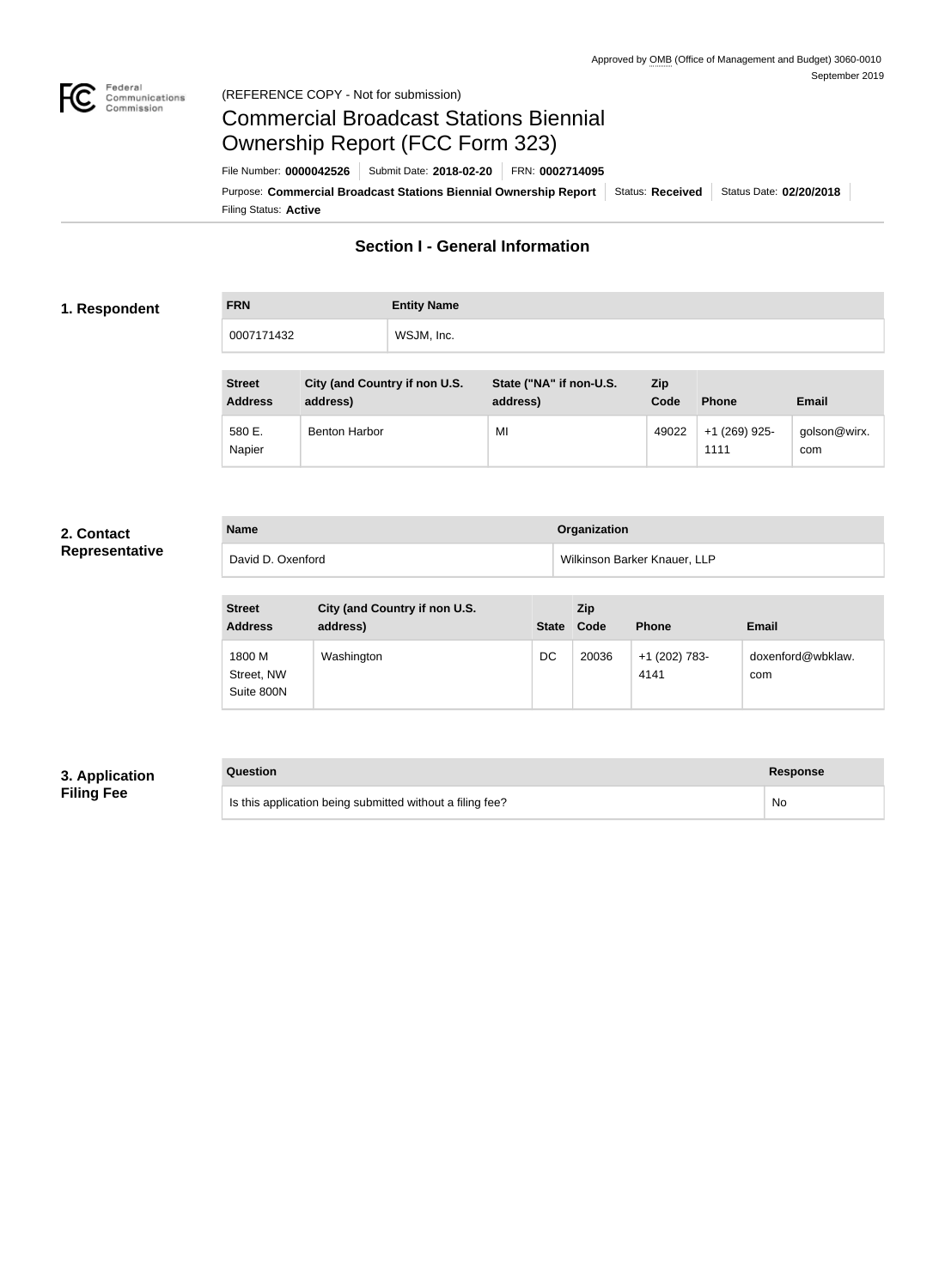| <b>Fees</b> | <b>Application Type</b> | <b>Form Number</b> | <b>Fee Code</b> | Quantity | <b>Fee Amount</b> | <b>Subtotal</b> |
|-------------|-------------------------|--------------------|-----------------|----------|-------------------|-----------------|
|             | Biennial                | Form 323           | <b>MAR</b>      | 10       | 85                | \$700.00        |
|             |                         |                    |                 |          | Total             | \$700.00        |

# **4. Nature of Respondent**

| (a) Provide the following information about the Respondent: |                        |  |
|-------------------------------------------------------------|------------------------|--|
| <b>Relationship to stations/permits</b>                     | Licensee               |  |
| <b>Nature of Respondent</b>                                 | For-profit corporation |  |

**(b) Provide the following information about this report:**

| <b>Purpose</b> | Biennial                                                                                                                                                                               |
|----------------|----------------------------------------------------------------------------------------------------------------------------------------------------------------------------------------|
| "As of" date   | 10/01/2017                                                                                                                                                                             |
|                | When filing a biennial ownership report or validating<br>and resubmitting a prior biennial ownership report, this<br>date must be Oct. 1 of the year in which this report is<br>filed. |

### **5. Licensee(s) and Station(s)**

#### **Respondent is filing this report to cover the following Licensee(s) and station(s):**

| Licensee/Permittee Name | <b>FRN</b> |  |
|-------------------------|------------|--|
| WSJM, Inc.              | 0007171432 |  |

| Fac. ID No. | <b>Call Sign</b> | <b>City</b>          | <b>State</b> | <b>Service</b> |
|-------------|------------------|----------------------|--------------|----------------|
| 12999       | <b>WZOC</b>      | <b>PLYMOUTH</b>      | IN           | <b>FM</b>      |
| 14012       | <b>WCXT</b>      | <b>HARTFORD</b>      | MI           | <b>FM</b>      |
| 17734       | <b>WYTZ</b>      | <b>BRIDGMAN</b>      | MI           | <b>FM</b>      |
| 57954       | WCSY-FM          | <b>SOUTH HAVEN</b>   | MI           | <b>FM</b>      |
| 72175       | <b>WQLQ</b>      | <b>BENTON HARBOR</b> | MI           | <b>FM</b>      |
| 73984       | <b>WNSN</b>      | <b>SOUTH BEND</b>    | IN           | <b>FM</b>      |
| 73985       | <b>WSBT</b>      | <b>SOUTH BEND</b>    | IN           | AM             |
| 74004       | <b>WSJM</b>      | ST. JOSEPH           | MI           | AM             |
| 74005       | <b>WIRX</b>      | ST. JOSEPH           | MI           | <b>FM</b>      |
| 74006       | WSJM-FM          | <b>BENTON HARBOR</b> | MI           | <b>FM</b>      |
|             |                  |                      |              |                |

# **Section II – Biennial Ownership Information**

**1. 47 C.F.R. Section 73.3613 and Other Documents**

Licensee Respondents that hold authorizations for one or more full power television, AM, and/or FM stations should list all contracts and other instruments set forth in 47 C.F.R. Section 73.3613(a) through (c) for the facility or facilities listed on this report. In addition, attributable Local Marketing Agreements (LMAs) and attributable Joint Sales Agreements (JSAs) must be disclosed by the licensee of the brokering station on its ownership report. If the agreement is an attributable LMA, an attributable JSA, or a network affiliation agreement, check the appropriate box. Otherwise, select "Other." Non-Licensee Respondents, as well as Licensee Respondents that only hold authorizations for Class A television and/or low power television stations, should select "Not Applicable" in response to this question.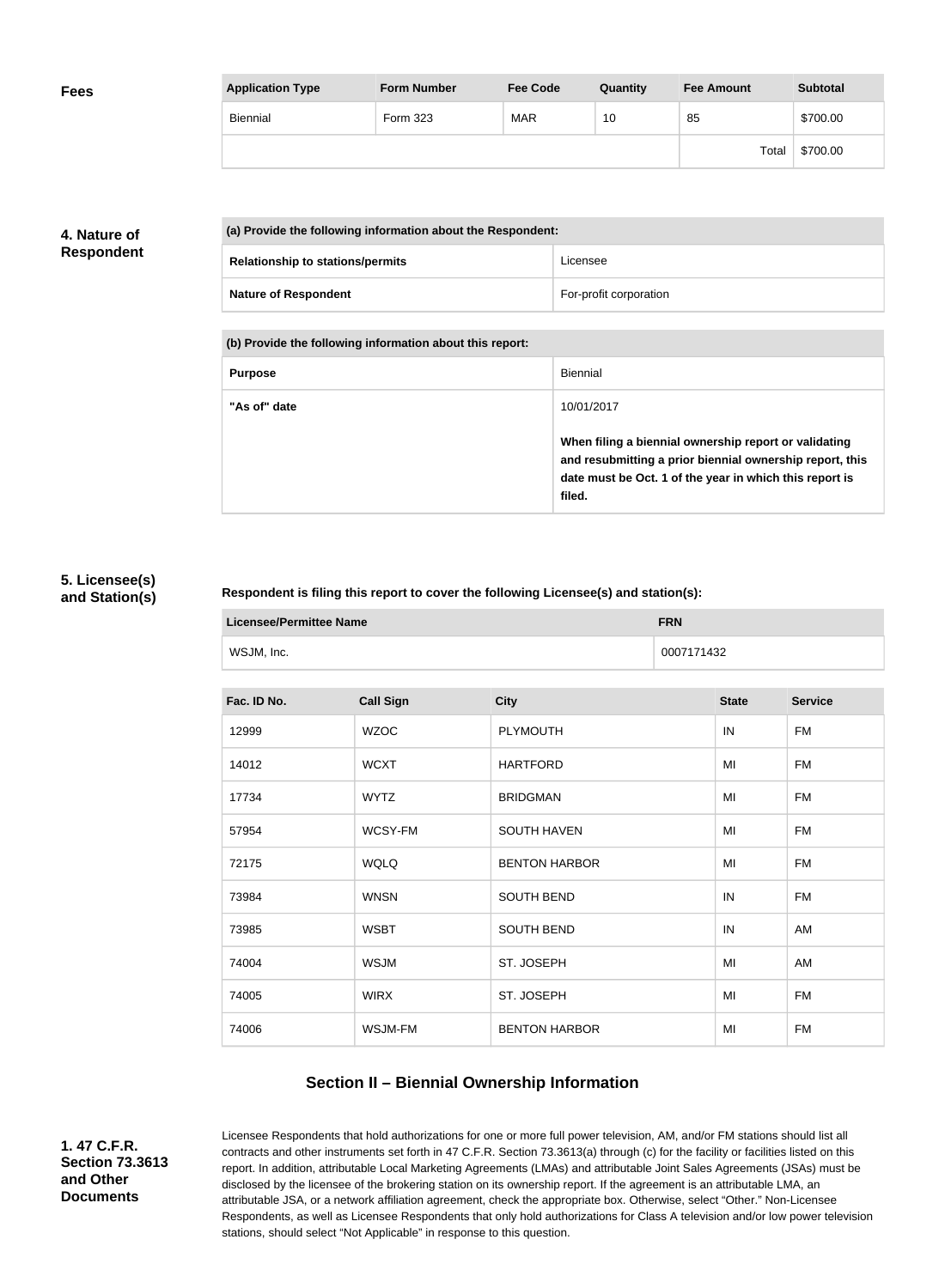| Document Information                            |                                                           |  |  |
|-------------------------------------------------|-----------------------------------------------------------|--|--|
| Description of contract or instrument           | Articles of Incorporation                                 |  |  |
| Parties to contract or instrument               | State of Michigan                                         |  |  |
| Date of execution                               | 09/1958                                                   |  |  |
| Date of expiration                              | No expiration date                                        |  |  |
| <b>Agreement type</b><br>(check all that apply) | Other<br><b>Agreement Type: Articles of Incorporation</b> |  |  |

#### **Document Information**

| Description of contract or instrument           | <b>Bylaws</b>                          |
|-------------------------------------------------|----------------------------------------|
| Parties to contract or instrument               | State of Michigan                      |
| Date of execution                               | 09/1968                                |
| Date of expiration                              | No expiration date                     |
| <b>Agreement type</b><br>(check all that apply) | Other<br><b>Agreement Type: Bylaws</b> |

#### **2. Ownership Interests**

**(a)** Ownership Interests. This Question requires Respondents to enter detailed information about ownership interests by generating a series of subforms. Answer each question on each subform. The first subform listing should be for the Respondent itself. If the Respondent is not a natural person, also list each of the officers, directors, stockholders, non-insulated partners, non-insulated members, and any other persons or entities with a direct attributable interest in the Respondent pursuant to the standards set forth in 47 C.F.R. Section 73.3555. (A "direct" interest is one that is not held through any intervening companies or entities.) List each interest holder with a direct attributable interest in the Respondent separately.

Leave the percentage of total assets (Equity Debt Plus) field blank for an interest holder unless that interest holder has an attributable interest in the Respondent solely on the basis of the Commission's Equity Debt Plus attribution standard, 47 C.F.R. Section 73.3555, Note 2(i).

In the case of vertical or indirect ownership structures, list only those interests in the Respondent that also represent an attributable interest in the Licensee(s) for which the report is being submitted.

Entities that are part of an organizational structure that includes holding companies or other forms of indirect ownership must file separate ownership reports. In such a structure do not report, or file a separate report for, any interest holder that does not have an attributable interest in the Licensee(s) for which the report is being submitted.

Please see the Instructions for further detail concerning interests that must be reported in response to this question.

The Respondent must provide an FCC Registration Number for each interest holder reported in response to this question. Please see the Instructions for detailed information and guidance concerning this requirement.

| ווטווופוסווון שוופוסוווער |                                     |               |  |
|---------------------------|-------------------------------------|---------------|--|
| <b>FRN</b>                | 0007171432                          |               |  |
| <b>Entity Name</b>        | WSJM, Inc.                          |               |  |
| <b>Address</b>            | PO Box                              |               |  |
|                           | <b>Street 1</b>                     | 580 E. Napier |  |
|                           | <b>Street 2</b>                     |               |  |
|                           | <b>City</b>                         | Benton Harbor |  |
|                           | State ("NA" if non-U.S.<br>address) | MI            |  |
|                           |                                     |               |  |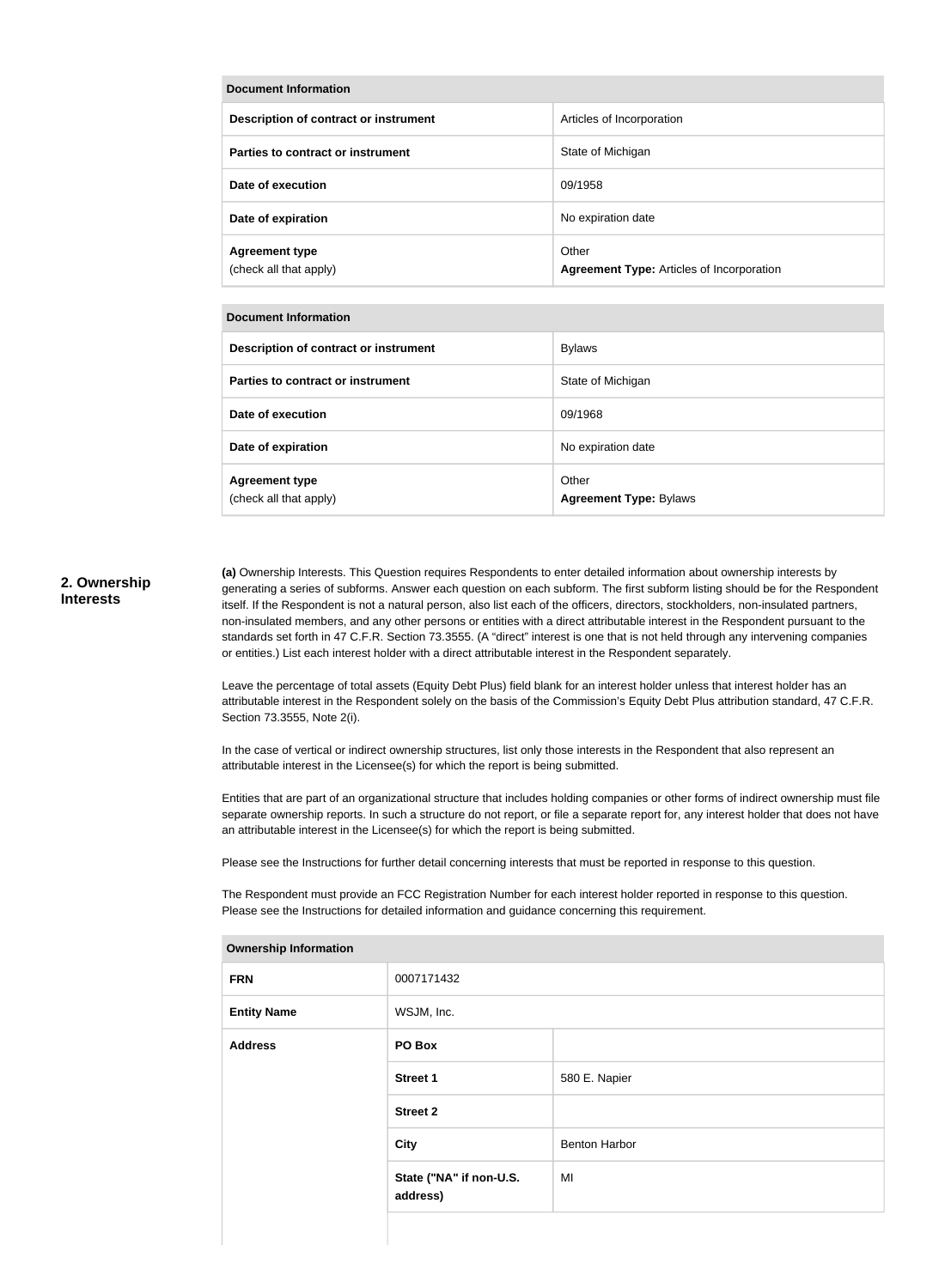|                                                                                                                            | <b>Zip/Postal Code</b>                                  | 49022                |                                   |  |
|----------------------------------------------------------------------------------------------------------------------------|---------------------------------------------------------|----------------------|-----------------------------------|--|
|                                                                                                                            | Country (if non-U.S.<br>address)                        | <b>United States</b> |                                   |  |
| <b>Listing Type</b>                                                                                                        | Respondent                                              |                      |                                   |  |
| <b>Positional Interests</b><br>(check all that apply)                                                                      | Respondent                                              |                      |                                   |  |
| <b>Tribal Nation or Tribal</b><br><b>Entity</b>                                                                            | Interest holder is not a Tribal nation or Tribal entity |                      |                                   |  |
| <b>Interest Percentages</b><br>(enter percentage values                                                                    | <b>Voting</b>                                           | 0.0%                 | <b>Jointly Held?</b><br><b>No</b> |  |
| from 0.0 to 100.0)                                                                                                         | <b>Equity</b>                                           | 0.0%                 |                                   |  |
|                                                                                                                            | <b>Total assets (Equity Debt</b><br>Plus)               | 0.0%                 |                                   |  |
| Does interest holder have an attributable interest in one or more broadcast stations<br>that do not appear on this report? |                                                         |                      | <b>No</b>                         |  |

| <b>Ownership Information</b>                                                  |                                                                                      |                        |                            |
|-------------------------------------------------------------------------------|--------------------------------------------------------------------------------------|------------------------|----------------------------|
| <b>FRN</b>                                                                    | 0019422062                                                                           |                        |                            |
| <b>Name</b>                                                                   | <b>Phil Fisher</b>                                                                   |                        |                            |
| <b>Address</b>                                                                | PO Box                                                                               |                        |                            |
|                                                                               | <b>Street 1</b>                                                                      | 4633 Signature Dr.     |                            |
|                                                                               | <b>Street 2</b>                                                                      |                        |                            |
|                                                                               | <b>City</b>                                                                          | Middleton              |                            |
|                                                                               | State ("NA" if non-U.S.<br>address)                                                  | WI                     |                            |
|                                                                               | <b>Zip/Postal Code</b>                                                               | 53562                  |                            |
|                                                                               | Country (if non-U.S.<br>address)                                                     | <b>United States</b>   |                            |
| <b>Listing Type</b>                                                           | Other Interest Holder                                                                |                        |                            |
| <b>Positional Interests</b><br>(check all that apply)                         | Director, Stockholder                                                                |                        |                            |
| Citizenship, Gender,                                                          | <b>Citizenship</b>                                                                   | <b>US</b>              |                            |
| <b>Ethnicity, and Race</b><br><b>Information (Natural</b>                     | Gender                                                                               | Male                   |                            |
| <b>Persons Only)</b>                                                          | <b>Ethnicity</b>                                                                     | Not Hispanic or Latino |                            |
|                                                                               | Race                                                                                 | White                  |                            |
| <b>Interest Percentages</b><br>(enter percentage values<br>from 0.0 to 100.0) | <b>Voting</b>                                                                        | 13.0%                  | <b>Jointly Held?</b><br>No |
|                                                                               | <b>Equity</b>                                                                        | 13.0%                  |                            |
|                                                                               | <b>Total assets (Equity Debt</b><br>Plus)                                            |                        |                            |
| that do not appear on this report?                                            | Does interest holder have an attributable interest in one or more broadcast stations |                        | Yes                        |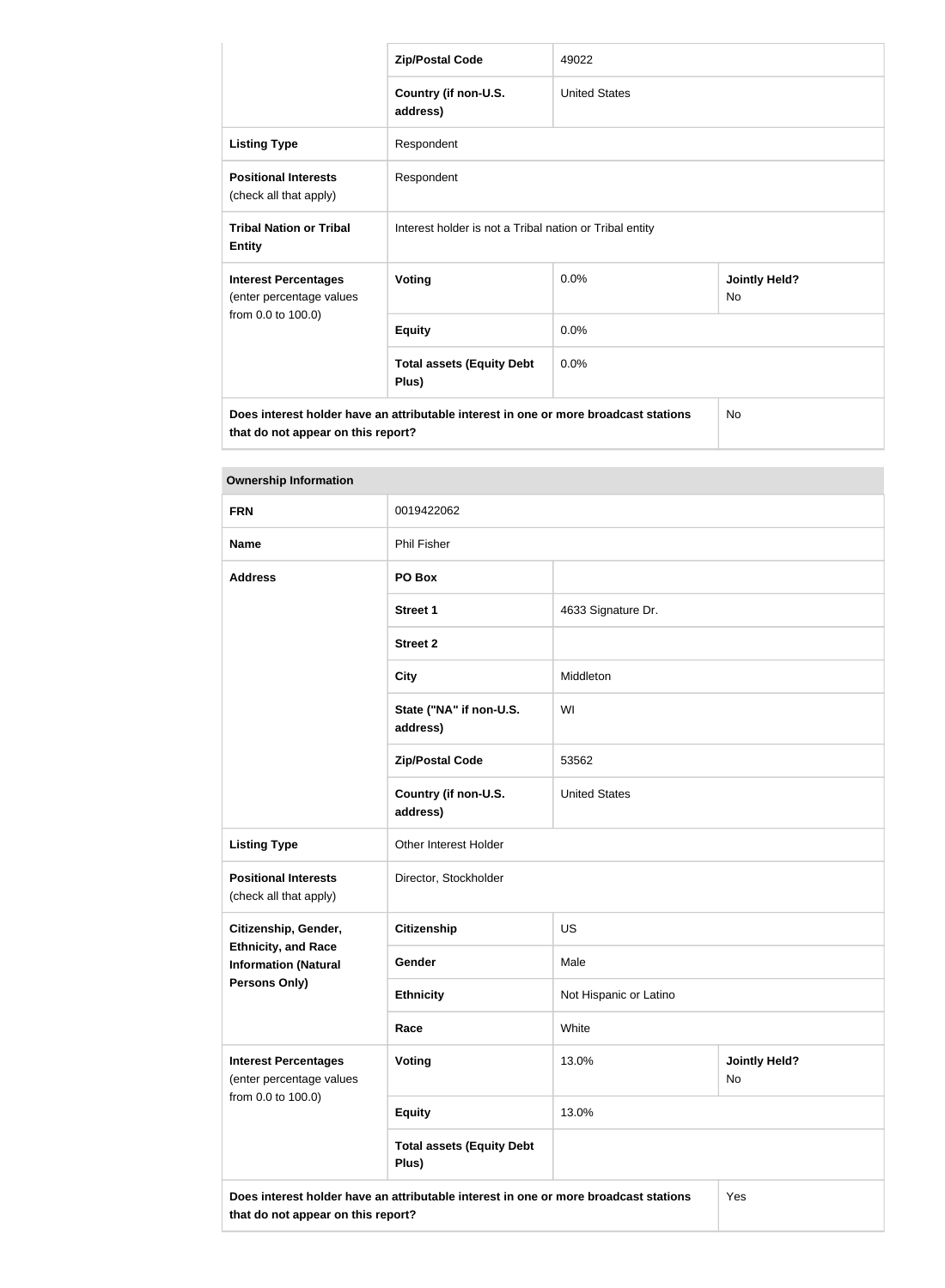| <b>Ownership Information</b>                                                                                                      |                                           |                        |                            |
|-----------------------------------------------------------------------------------------------------------------------------------|-------------------------------------------|------------------------|----------------------------|
| <b>FRN</b>                                                                                                                        | 0019423078                                |                        |                            |
| <b>Name</b>                                                                                                                       | Thomas Walker                             |                        |                            |
| <b>Address</b>                                                                                                                    | PO Box                                    |                        |                            |
|                                                                                                                                   | <b>Street 1</b>                           | 1838 Camelot Drive     |                            |
|                                                                                                                                   | <b>Street 2</b>                           |                        |                            |
|                                                                                                                                   | <b>City</b>                               | Madison                |                            |
|                                                                                                                                   | State ("NA" if non-U.S.<br>address)       | WI                     |                            |
|                                                                                                                                   | <b>Zip/Postal Code</b>                    | 53705                  |                            |
|                                                                                                                                   | Country (if non-U.S.<br>address)          | <b>United States</b>   |                            |
| <b>Listing Type</b>                                                                                                               | Other Interest Holder                     |                        |                            |
| <b>Positional Interests</b><br>(check all that apply)                                                                             | Officer, Director, Stockholder            |                        |                            |
| Citizenship, Gender,                                                                                                              | <b>Citizenship</b>                        | <b>US</b>              |                            |
| <b>Ethnicity, and Race</b><br><b>Information (Natural</b>                                                                         | Gender                                    | Male                   |                            |
| Persons Only)                                                                                                                     | <b>Ethnicity</b>                          | Not Hispanic or Latino |                            |
|                                                                                                                                   | Race                                      | White                  |                            |
| <b>Interest Percentages</b><br>(enter percentage values<br>from 0.0 to 100.0)                                                     | Voting                                    | 8.0%                   | <b>Jointly Held?</b><br>No |
|                                                                                                                                   | <b>Equity</b>                             | 8.0%                   |                            |
|                                                                                                                                   | <b>Total assets (Equity Debt</b><br>Plus) |                        |                            |
| Does interest holder have an attributable interest in one or more broadcast stations<br>Yes<br>that do not appear on this report? |                                           |                        |                            |

| <b>Ownership Information</b> |                                     |                      |
|------------------------------|-------------------------------------|----------------------|
| <b>FRN</b>                   | 0019421957                          |                      |
| <b>Name</b>                  | David Doetsch                       |                      |
| <b>Address</b>               | PO Box                              |                      |
|                              | <b>Street 1</b>                     | 510 Dune Ridge North |
|                              | <b>Street 2</b>                     |                      |
|                              | <b>City</b>                         | St. Joseph           |
|                              | State ("NA" if non-U.S.<br>address) | MI                   |
|                              | <b>Zip/Postal Code</b>              | 49085                |
|                              | Country (if non-U.S.<br>address)    | <b>United States</b> |
| <b>Listing Type</b>          | Other Interest Holder               |                      |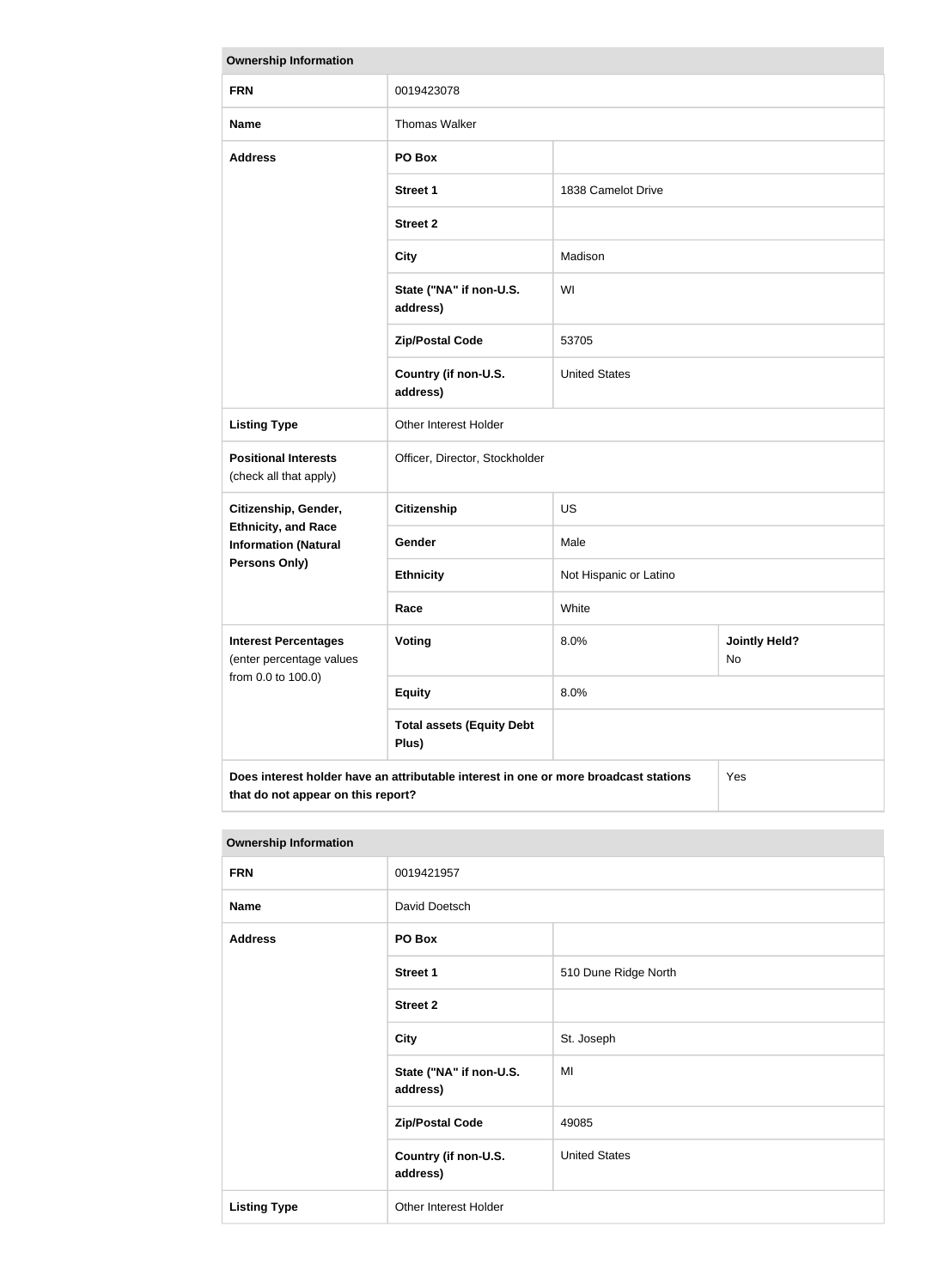| <b>Positional Interests</b><br>(check all that apply)                                                     | Director, Stockholder                                                                |                        |                            |
|-----------------------------------------------------------------------------------------------------------|--------------------------------------------------------------------------------------|------------------------|----------------------------|
| Citizenship, Gender,<br><b>Ethnicity, and Race</b><br><b>Information (Natural</b><br><b>Persons Only)</b> | <b>Citizenship</b>                                                                   | US.                    |                            |
|                                                                                                           | Gender                                                                               | Male                   |                            |
|                                                                                                           | <b>Ethnicity</b>                                                                     | Not Hispanic or Latino |                            |
|                                                                                                           | Race                                                                                 | White                  |                            |
| <b>Interest Percentages</b><br>(enter percentage values                                                   | <b>Voting</b>                                                                        | 4.0%                   | <b>Jointly Held?</b><br>No |
| from 0.0 to 100.0)                                                                                        | <b>Equity</b>                                                                        | 4.0%                   |                            |
|                                                                                                           | <b>Total assets (Equity Debt</b><br>Plus)                                            |                        |                            |
| that do not appear on this report?                                                                        | Does interest holder have an attributable interest in one or more broadcast stations |                        | Yes                        |

| <b>Ownership Information</b>                                                  |                                                                                      |                        |                            |
|-------------------------------------------------------------------------------|--------------------------------------------------------------------------------------|------------------------|----------------------------|
| <b>FRN</b>                                                                    | 0019422211                                                                           |                        |                            |
| <b>Name</b>                                                                   | <b>HOWARD GLOEDE</b>                                                                 |                        |                            |
| <b>Address</b>                                                                | PO Box                                                                               |                        |                            |
|                                                                               | <b>Street 1</b>                                                                      | 43231 Kings Bluff Dr.  |                            |
|                                                                               | <b>Street 2</b>                                                                      |                        |                            |
|                                                                               | <b>City</b>                                                                          | Winona                 |                            |
|                                                                               | State ("NA" if non-U.S.<br>address)                                                  | <b>MN</b>              |                            |
|                                                                               | <b>Zip/Postal Code</b>                                                               | 55987                  |                            |
|                                                                               | Country (if non-U.S.<br>address)                                                     | <b>United States</b>   |                            |
| <b>Listing Type</b>                                                           | Other Interest Holder                                                                |                        |                            |
| <b>Positional Interests</b><br>(check all that apply)                         | Stockholder                                                                          |                        |                            |
| Citizenship, Gender,                                                          | <b>Citizenship</b>                                                                   | <b>US</b>              |                            |
| <b>Ethnicity, and Race</b><br><b>Information (Natural</b>                     | Gender                                                                               | Male                   |                            |
| Persons Only)                                                                 | <b>Ethnicity</b>                                                                     | Not Hispanic or Latino |                            |
|                                                                               | Race                                                                                 | White                  |                            |
| <b>Interest Percentages</b><br>(enter percentage values<br>from 0.0 to 100.0) | Voting                                                                               | 2.0%                   | <b>Jointly Held?</b><br>No |
|                                                                               | <b>Equity</b>                                                                        | 2.0%                   |                            |
|                                                                               | <b>Total assets (Equity Debt</b><br>Plus)                                            |                        |                            |
|                                                                               | Does interest holder have an attributable interest in one or more broadcast stations |                        | Yes                        |

**that do not appear on this report?**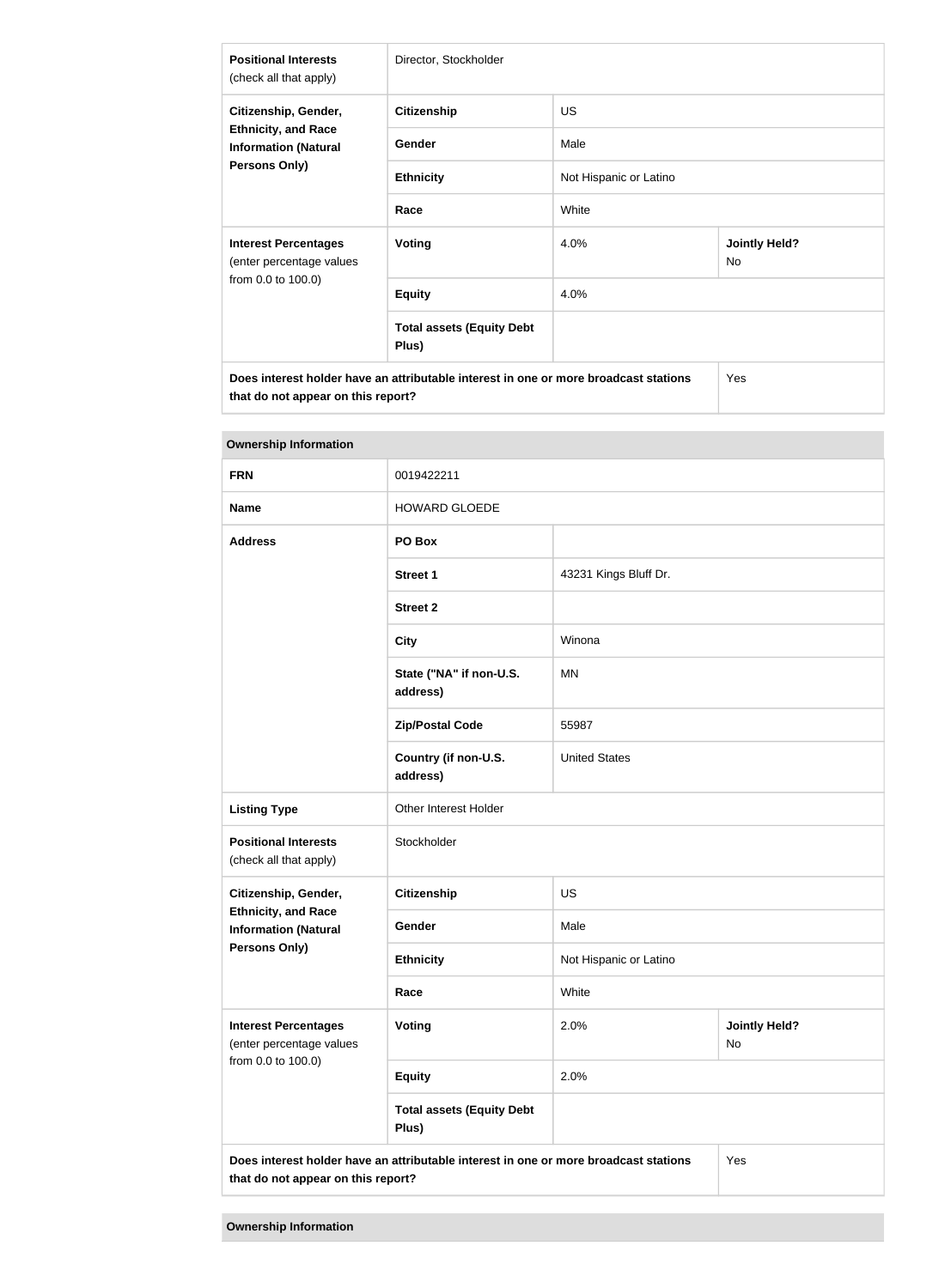| <b>FRN</b>                                                | 0019422849                                                                           |                        |                            |
|-----------------------------------------------------------|--------------------------------------------------------------------------------------|------------------------|----------------------------|
| <b>Name</b>                                               | <b>Richard Record</b>                                                                |                        |                            |
| <b>Address</b>                                            | PO Box                                                                               |                        |                            |
|                                                           | <b>Street 1</b>                                                                      | 3615 Ebner Coulee Road |                            |
|                                                           | <b>Street 2</b>                                                                      |                        |                            |
|                                                           | <b>City</b>                                                                          | LaCross                |                            |
|                                                           | State ("NA" if non-U.S.<br>address)                                                  | WI                     |                            |
|                                                           | <b>Zip/Postal Code</b>                                                               | 54601                  |                            |
|                                                           | Country (if non-U.S.<br>address)                                                     | <b>United States</b>   |                            |
| <b>Listing Type</b>                                       | Other Interest Holder                                                                |                        |                            |
| <b>Positional Interests</b><br>(check all that apply)     | Stockholder                                                                          |                        |                            |
| Citizenship, Gender,                                      | <b>Citizenship</b>                                                                   | <b>US</b>              |                            |
| <b>Ethnicity, and Race</b><br><b>Information (Natural</b> | Gender                                                                               | Male                   |                            |
| <b>Persons Only)</b>                                      | <b>Ethnicity</b>                                                                     | Not Hispanic or Latino |                            |
|                                                           | Race                                                                                 | White                  |                            |
| <b>Interest Percentages</b><br>(enter percentage values   | Voting                                                                               | 7.0%                   | <b>Jointly Held?</b><br>No |
| from 0.0 to 100.0)                                        | <b>Equity</b>                                                                        | 7.0%                   |                            |
|                                                           | <b>Total assets (Equity Debt</b><br>Plus)                                            |                        |                            |
| that do not appear on this report?                        | Does interest holder have an attributable interest in one or more broadcast stations |                        | Yes                        |

| <b>FRN</b>                                            | 0019422781                          |                         |
|-------------------------------------------------------|-------------------------------------|-------------------------|
| <b>Name</b>                                           | Patrick O'Neill                     |                         |
| <b>Address</b>                                        | PO Box                              |                         |
|                                                       | <b>Street 1</b>                     | 3309 Prairie Glade Road |
|                                                       | <b>Street 2</b>                     |                         |
|                                                       | <b>City</b>                         | Middleton               |
|                                                       | State ("NA" if non-U.S.<br>address) | WI                      |
|                                                       | <b>Zip/Postal Code</b>              | 53562                   |
|                                                       | Country (if non-U.S.<br>address)    | <b>United States</b>    |
| <b>Listing Type</b>                                   | Other Interest Holder               |                         |
| <b>Positional Interests</b><br>(check all that apply) | Stockholder                         |                         |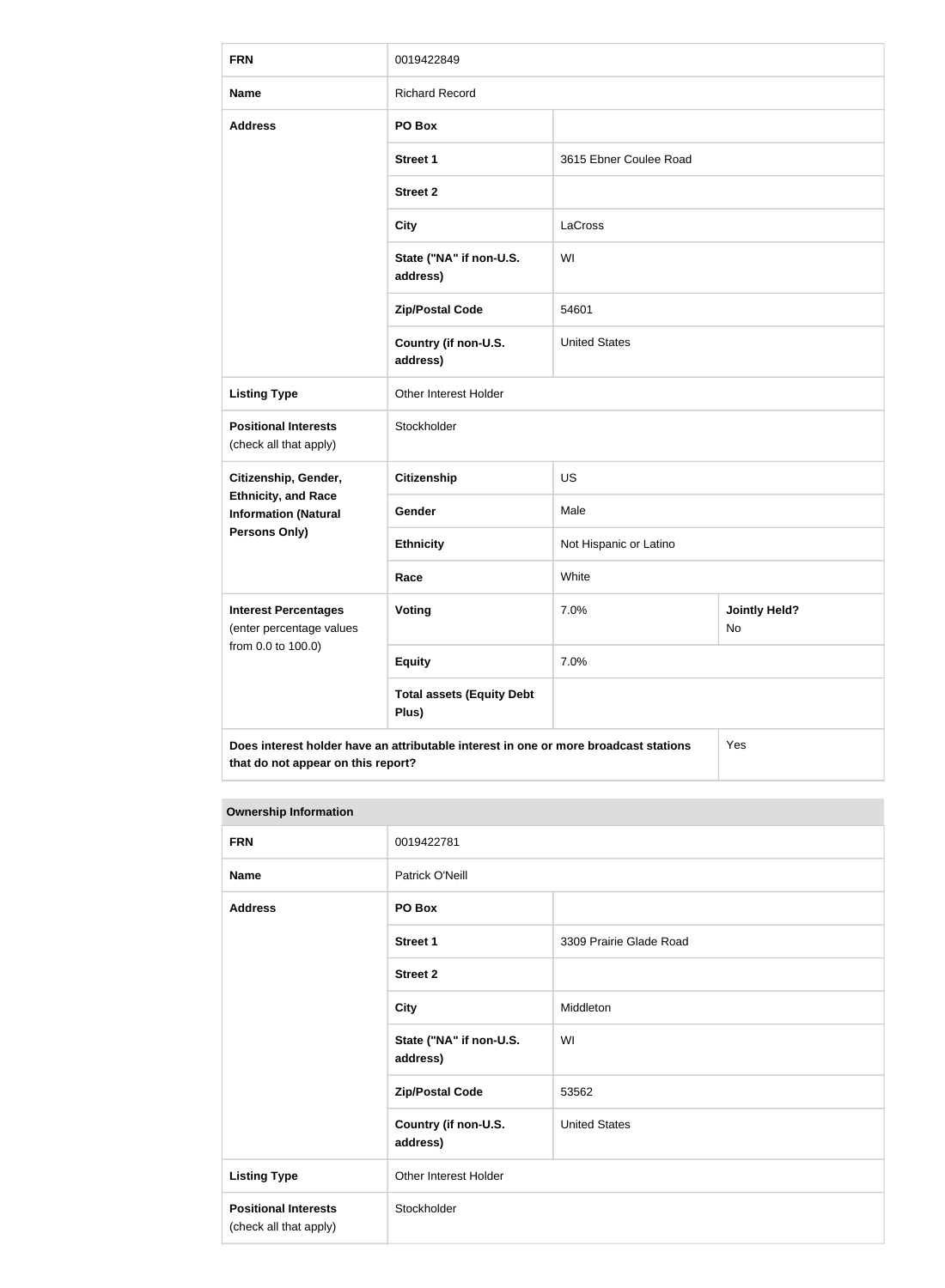| Citizenship, Gender,<br><b>Ethnicity, and Race</b><br><b>Information (Natural</b><br><b>Persons Only)</b>                  | <b>Citizenship</b>                        | <b>US</b>              |                                   |
|----------------------------------------------------------------------------------------------------------------------------|-------------------------------------------|------------------------|-----------------------------------|
|                                                                                                                            | Gender                                    | Male                   |                                   |
|                                                                                                                            | <b>Ethnicity</b>                          | Not Hispanic or Latino |                                   |
|                                                                                                                            | Race                                      | White                  |                                   |
| <b>Interest Percentages</b><br>(enter percentage values                                                                    | Voting                                    | 2.0%                   | <b>Jointly Held?</b><br><b>No</b> |
| from 0.0 to 100.0)                                                                                                         | <b>Equity</b>                             | 2.0%                   |                                   |
|                                                                                                                            | <b>Total assets (Equity Debt</b><br>Plus) |                        |                                   |
| Does interest holder have an attributable interest in one or more broadcast stations<br>that do not appear on this report? |                                           |                        | <b>Yes</b>                        |

| <b>Ownership Information</b>                              |                                                                                      |                               |                                   |
|-----------------------------------------------------------|--------------------------------------------------------------------------------------|-------------------------------|-----------------------------------|
| <b>FRN</b>                                                | 0019422997                                                                           |                               |                                   |
| <b>Name</b>                                               | <b>Richard Trautschold</b>                                                           |                               |                                   |
| <b>Address</b>                                            | PO Box                                                                               |                               |                                   |
|                                                           | <b>Street 1</b>                                                                      | 3331 North Stone Creek Circle |                                   |
|                                                           | <b>Street 2</b>                                                                      |                               |                                   |
|                                                           | <b>City</b>                                                                          | Madison                       |                                   |
|                                                           | State ("NA" if non-U.S.<br>address)                                                  | WI                            |                                   |
|                                                           | <b>Zip/Postal Code</b>                                                               | 53719                         |                                   |
|                                                           | Country (if non-U.S.<br>address)                                                     | <b>United States</b>          |                                   |
| <b>Listing Type</b>                                       | Other Interest Holder                                                                |                               |                                   |
| <b>Positional Interests</b><br>(check all that apply)     | Stockholder                                                                          |                               |                                   |
| Citizenship, Gender,                                      | <b>Citizenship</b>                                                                   | <b>US</b>                     |                                   |
| <b>Ethnicity, and Race</b><br><b>Information (Natural</b> | Gender                                                                               | Male                          |                                   |
| Persons Only)                                             | <b>Ethnicity</b>                                                                     | Not Hispanic or Latino        |                                   |
|                                                           | Race                                                                                 | White                         |                                   |
| <b>Interest Percentages</b><br>(enter percentage values   | Voting                                                                               | 3.0%                          | <b>Jointly Held?</b><br><b>No</b> |
| from 0.0 to 100.0)                                        | <b>Equity</b>                                                                        | 3.0%                          |                                   |
|                                                           | <b>Total assets (Equity Debt</b><br>Plus)                                            |                               |                                   |
| that do not appear on this report?                        | Does interest holder have an attributable interest in one or more broadcast stations |                               | Yes                               |

| ED'<br>ററ<br>uд<br><b>FNI</b> |  |
|-------------------------------|--|
|-------------------------------|--|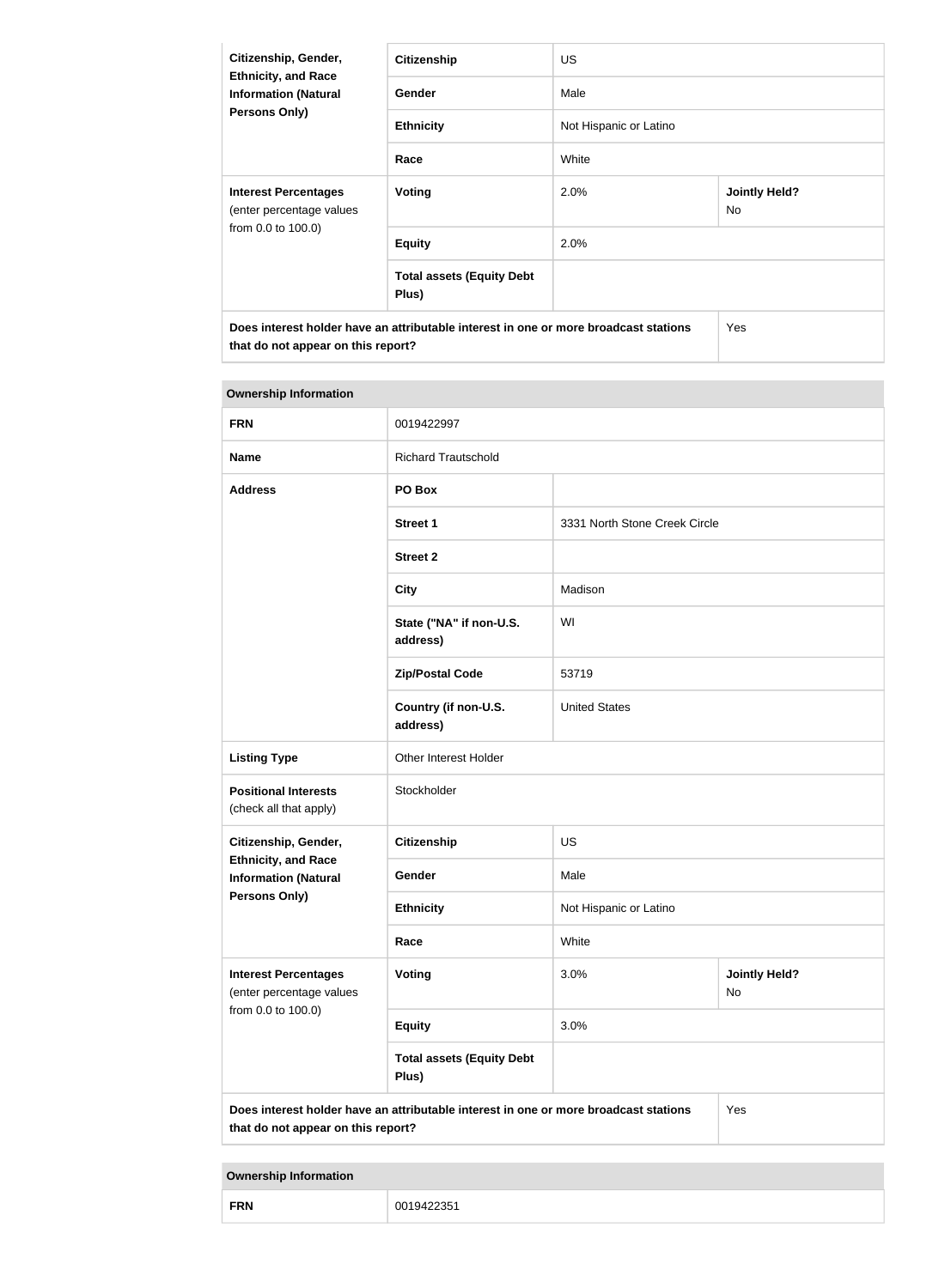| <b>Name</b>                                               | Randy Hurley                                                                         |                         |                            |
|-----------------------------------------------------------|--------------------------------------------------------------------------------------|-------------------------|----------------------------|
| <b>Address</b>                                            | PO Box                                                                               |                         |                            |
|                                                           | <b>Street 1</b>                                                                      | 1110 North Division St. |                            |
|                                                           | <b>Street 2</b>                                                                      |                         |                            |
|                                                           | <b>City</b>                                                                          | Waunakee                |                            |
|                                                           | State ("NA" if non-U.S.<br>address)                                                  | WI                      |                            |
|                                                           | <b>Zip/Postal Code</b>                                                               | 53597                   |                            |
|                                                           | Country (if non-U.S.<br>address)                                                     | <b>United States</b>    |                            |
| <b>Listing Type</b>                                       | Other Interest Holder                                                                |                         |                            |
| <b>Positional Interests</b><br>(check all that apply)     | Director, Stockholder                                                                |                         |                            |
| Citizenship, Gender,                                      | <b>Citizenship</b>                                                                   | <b>US</b>               |                            |
| <b>Ethnicity, and Race</b><br><b>Information (Natural</b> | Gender                                                                               | Male                    |                            |
| <b>Persons Only)</b>                                      | <b>Ethnicity</b>                                                                     | Not Hispanic or Latino  |                            |
|                                                           | Race                                                                                 | White                   |                            |
| <b>Interest Percentages</b><br>(enter percentage values   | <b>Voting</b>                                                                        | 1.0%                    | <b>Jointly Held?</b><br>No |
| from 0.0 to 100.0)                                        | <b>Equity</b>                                                                        | 1.0%                    |                            |
|                                                           | <b>Total assets (Equity Debt</b><br>Plus)                                            |                         |                            |
| that do not appear on this report?                        | Does interest holder have an attributable interest in one or more broadcast stations |                         | No                         |

| <b>FRN</b>                                            | 0019422443                          |                      |
|-------------------------------------------------------|-------------------------------------|----------------------|
| <b>Name</b>                                           | <b>Thomas Kushak</b>                |                      |
| <b>Address</b>                                        | PO Box                              |                      |
|                                                       | <b>Street 1</b>                     | 48 Hickory PT        |
|                                                       | <b>Street 2</b>                     |                      |
|                                                       | <b>City</b>                         | Springfield          |
|                                                       | State ("NA" if non-U.S.<br>address) | VA                   |
|                                                       | <b>Zip/Postal Code</b>              | 62712                |
|                                                       | Country (if non-U.S.<br>address)    | <b>United States</b> |
| <b>Listing Type</b>                                   | Other Interest Holder               |                      |
| <b>Positional Interests</b><br>(check all that apply) | Director, Stockholder               |                      |
| Citizenship, Gender,                                  | Citizenship                         | <b>US</b>            |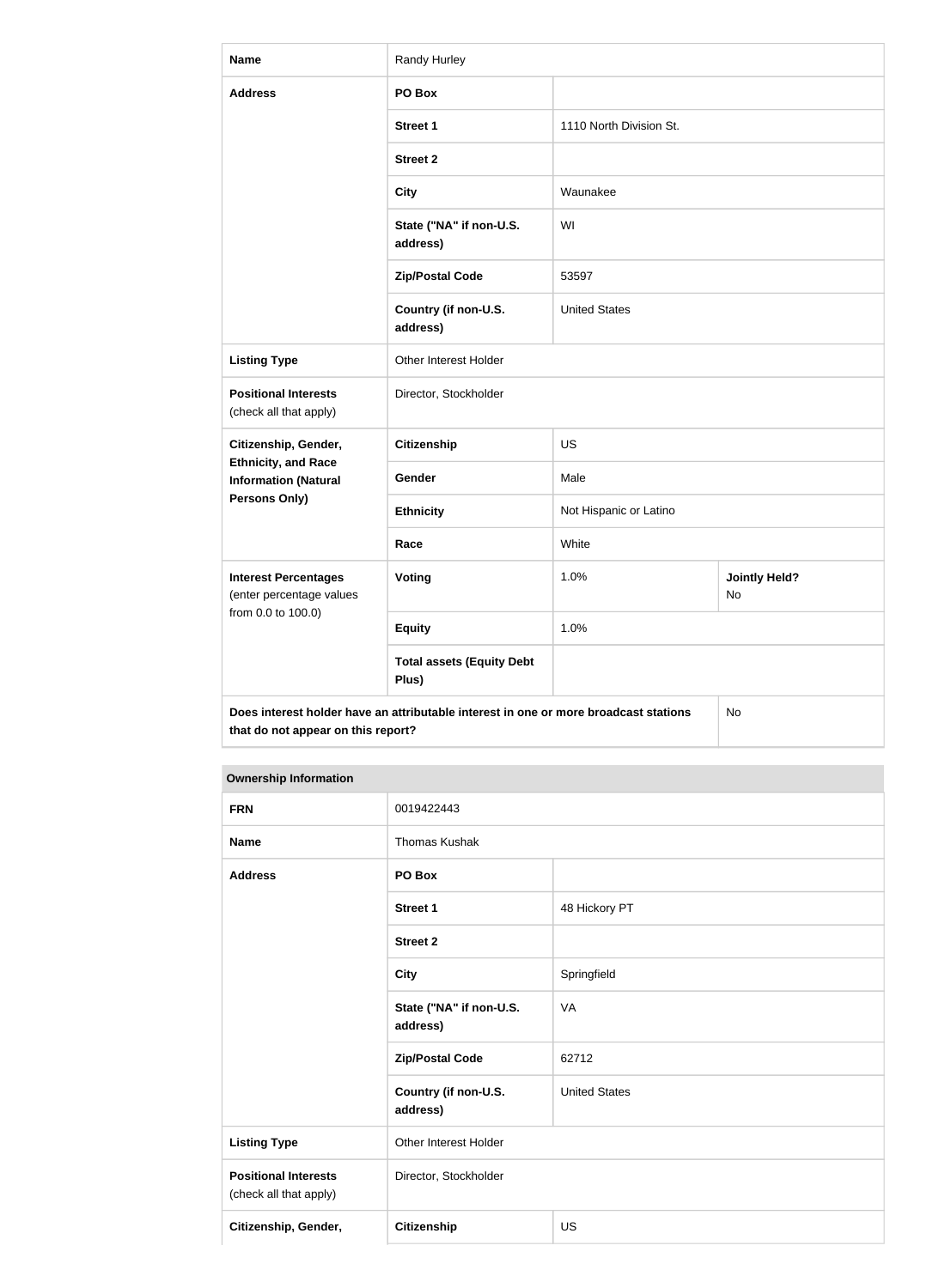| <b>Ethnicity, and Race</b><br><b>Information (Natural</b><br><b>Persons Only)</b>                                          | Gender                                    | Male                   |                             |
|----------------------------------------------------------------------------------------------------------------------------|-------------------------------------------|------------------------|-----------------------------|
|                                                                                                                            | <b>Ethnicity</b>                          | Not Hispanic or Latino |                             |
|                                                                                                                            | Race                                      | White                  |                             |
| <b>Interest Percentages</b><br>(enter percentage values<br>from 0.0 to 100.0)                                              | <b>Voting</b>                             | $9.0\%$                | <b>Jointly Held?</b><br>No. |
|                                                                                                                            | <b>Equity</b>                             | $9.0\%$                |                             |
|                                                                                                                            | <b>Total assets (Equity Debt</b><br>Plus) |                        |                             |
| Does interest holder have an attributable interest in one or more broadcast stations<br>that do not appear on this report? |                                           |                        | <b>Yes</b>                  |

| <b>Ownership Information</b>                              |                                                                                      |                        |                            |  |
|-----------------------------------------------------------|--------------------------------------------------------------------------------------|------------------------|----------------------------|--|
| <b>FRN</b>                                                | 0027221381                                                                           |                        |                            |  |
| <b>Name</b>                                               | <b>Scott Meier</b>                                                                   |                        |                            |  |
| <b>Address</b>                                            | PO Box                                                                               |                        |                            |  |
|                                                           | <b>Street 1</b>                                                                      | 3613 E. Kimberly Lane  |                            |  |
|                                                           | <b>Street 2</b>                                                                      |                        |                            |  |
|                                                           | <b>City</b>                                                                          | Springfield            |                            |  |
|                                                           | State ("NA" if non-U.S.<br>address)                                                  | <b>MO</b>              |                            |  |
|                                                           | <b>Zip/Postal Code</b>                                                               | 65802                  |                            |  |
|                                                           | Country (if non-U.S.<br>address)                                                     | <b>United States</b>   |                            |  |
| <b>Listing Type</b>                                       | Other Interest Holder                                                                |                        |                            |  |
| <b>Positional Interests</b><br>(check all that apply)     | Director, Stockholder                                                                |                        |                            |  |
| Citizenship, Gender,                                      | <b>Citizenship</b>                                                                   | <b>US</b>              |                            |  |
| <b>Ethnicity, and Race</b><br><b>Information (Natural</b> | Gender                                                                               | Male                   |                            |  |
| Persons Only)                                             | <b>Ethnicity</b>                                                                     | Not Hispanic or Latino |                            |  |
|                                                           | Race                                                                                 | White                  |                            |  |
| <b>Interest Percentages</b><br>(enter percentage values   | Voting                                                                               | 1.0%                   | <b>Jointly Held?</b><br>No |  |
| from 0.0 to 100.0)                                        | <b>Equity</b>                                                                        | 1.0%                   |                            |  |
|                                                           | <b>Total assets (Equity Debt</b><br>Plus)                                            |                        |                            |  |
| that do not appear on this report?                        | Does interest holder have an attributable interest in one or more broadcast stations |                        | Yes                        |  |

| --          |             |
|-------------|-------------|
| <b>FRN</b>  | 0019422740  |
| <b>Name</b> | Gayle Olson |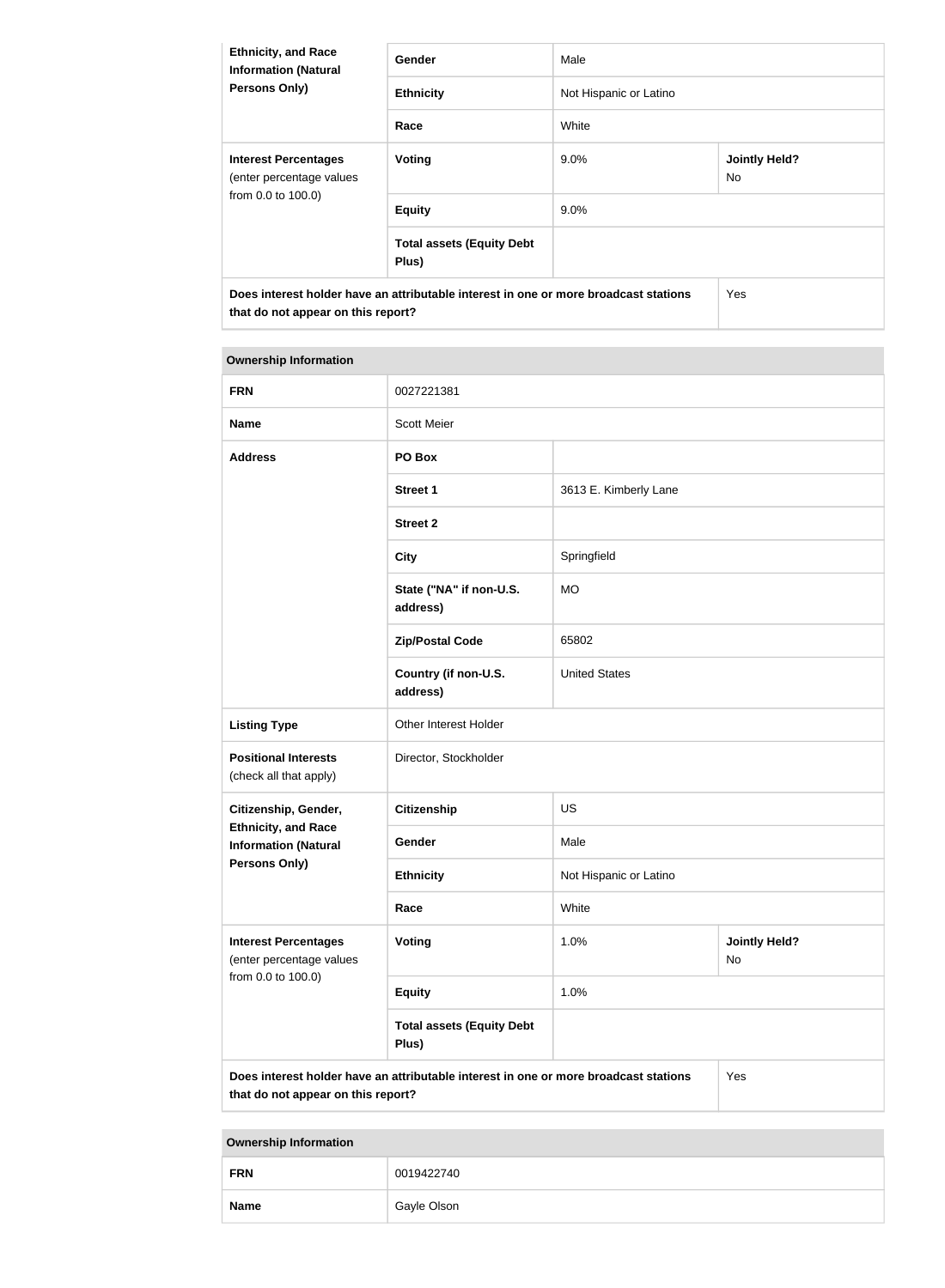| <b>Address</b>                                                                | PO Box                                                                               |                        |                            |
|-------------------------------------------------------------------------------|--------------------------------------------------------------------------------------|------------------------|----------------------------|
|                                                                               | <b>Street 1</b>                                                                      | 1326 Margaret          |                            |
|                                                                               | <b>Street 2</b>                                                                      |                        |                            |
|                                                                               | <b>City</b>                                                                          | St. Joseph             |                            |
|                                                                               | State ("NA" if non-U.S.<br>address)                                                  | MI                     |                            |
|                                                                               | <b>Zip/Postal Code</b>                                                               | 49085                  |                            |
|                                                                               | Country (if non-U.S.<br>address)                                                     | <b>United States</b>   |                            |
| <b>Listing Type</b>                                                           | Other Interest Holder                                                                |                        |                            |
| <b>Positional Interests</b><br>(check all that apply)                         | Director, Stockholder                                                                |                        |                            |
| Citizenship, Gender,                                                          | <b>Citizenship</b>                                                                   | <b>US</b>              |                            |
| <b>Ethnicity, and Race</b><br><b>Information (Natural</b>                     | Gender                                                                               | Male                   |                            |
| Persons Only)                                                                 | <b>Ethnicity</b>                                                                     | Not Hispanic or Latino |                            |
|                                                                               | Race                                                                                 | White                  |                            |
| <b>Interest Percentages</b><br>(enter percentage values<br>from 0.0 to 100.0) | <b>Voting</b>                                                                        | 18.0%                  | <b>Jointly Held?</b><br>No |
|                                                                               | <b>Equity</b>                                                                        | 18.0%                  |                            |
|                                                                               | <b>Total assets (Equity Debt</b><br>Plus)                                            |                        |                            |
| that do not appear on this report?                                            | Does interest holder have an attributable interest in one or more broadcast stations |                        | Yes                        |

| <b>FRN</b>                                                | 0019422989                          |                      |
|-----------------------------------------------------------|-------------------------------------|----------------------|
| <b>Name</b>                                               | Theresa K. Timm                     |                      |
| <b>Address</b>                                            | PO Box                              |                      |
|                                                           | <b>Street 1</b>                     | N2528 Baker Road     |
|                                                           | <b>Street 2</b>                     |                      |
|                                                           | <b>City</b>                         | LaCross              |
|                                                           | State ("NA" if non-U.S.<br>address) | WI                   |
|                                                           | <b>Zip/Postal Code</b>              | 54601                |
|                                                           | Country (if non-U.S.<br>address)    | <b>United States</b> |
| <b>Listing Type</b>                                       | Other Interest Holder               |                      |
| <b>Positional Interests</b><br>(check all that apply)     | Director, Stockholder               |                      |
| Citizenship, Gender,                                      | Citizenship                         | <b>US</b>            |
| <b>Ethnicity, and Race</b><br><b>Information (Natural</b> | Gender                              | Female               |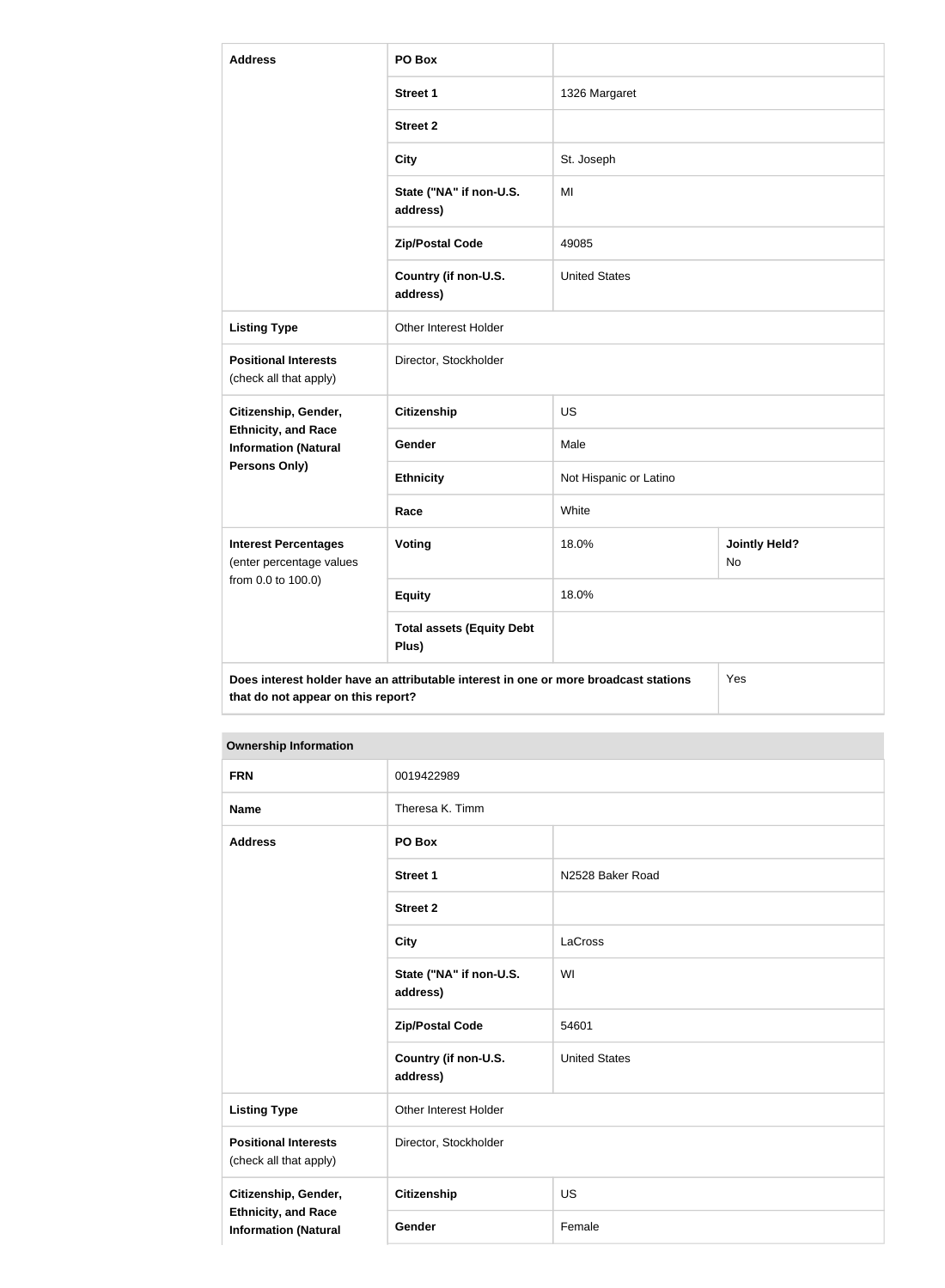| <b>Persons Only)</b>                                                                                                       | <b>Ethnicity</b>                          | Not Hispanic or Latino |                             |
|----------------------------------------------------------------------------------------------------------------------------|-------------------------------------------|------------------------|-----------------------------|
|                                                                                                                            | Race                                      | White                  |                             |
| <b>Interest Percentages</b><br>(enter percentage values<br>from 0.0 to 100.0)                                              | Voting                                    | 1.0%                   | <b>Jointly Held?</b><br>No. |
|                                                                                                                            | <b>Equity</b>                             | 1.0%                   |                             |
|                                                                                                                            | <b>Total assets (Equity Debt</b><br>Plus) |                        |                             |
| Does interest holder have an attributable interest in one or more broadcast stations<br>that do not appear on this report? |                                           | Yes                    |                             |

| <b>FRN</b>                                                                                                                        | 0019423029                                |                        |                            |
|-----------------------------------------------------------------------------------------------------------------------------------|-------------------------------------------|------------------------|----------------------------|
| <b>Name</b>                                                                                                                       | <b>Bryan Tyndall</b>                      |                        |                            |
| <b>Address</b>                                                                                                                    | PO Box                                    |                        |                            |
|                                                                                                                                   | <b>Street 1</b>                           | 1428 W. Whiteside      |                            |
|                                                                                                                                   | <b>Street 2</b>                           |                        |                            |
|                                                                                                                                   | <b>City</b>                               | Springfield            |                            |
|                                                                                                                                   | State ("NA" if non-U.S.<br>address)       | <b>MO</b>              |                            |
|                                                                                                                                   | <b>Zip/Postal Code</b>                    | 65807                  |                            |
|                                                                                                                                   | Country (if non-U.S.<br>address)          | <b>United States</b>   |                            |
| <b>Listing Type</b>                                                                                                               | Other Interest Holder                     |                        |                            |
| <b>Positional Interests</b><br>(check all that apply)                                                                             | Director, Stockholder                     |                        |                            |
| Citizenship, Gender,                                                                                                              | <b>Citizenship</b>                        | <b>US</b>              |                            |
| <b>Ethnicity, and Race</b><br><b>Information (Natural</b>                                                                         | Gender                                    | Male                   |                            |
| <b>Persons Only)</b>                                                                                                              | <b>Ethnicity</b>                          | Not Hispanic or Latino |                            |
|                                                                                                                                   | Race                                      | White                  |                            |
| <b>Interest Percentages</b><br>(enter percentage values                                                                           | Voting                                    | 1.0%                   | <b>Jointly Held?</b><br>No |
| from 0.0 to 100.0)                                                                                                                | <b>Equity</b>                             | 1.0%                   |                            |
|                                                                                                                                   | <b>Total assets (Equity Debt</b><br>Plus) |                        |                            |
| Does interest holder have an attributable interest in one or more broadcast stations<br>Yes<br>that do not appear on this report? |                                           |                        |                            |

| <b>FRN</b>     | 0019421783   |
|----------------|--------------|
| <b>Name</b>    | Marvin Busta |
| <b>Address</b> | PO Box       |
|                |              |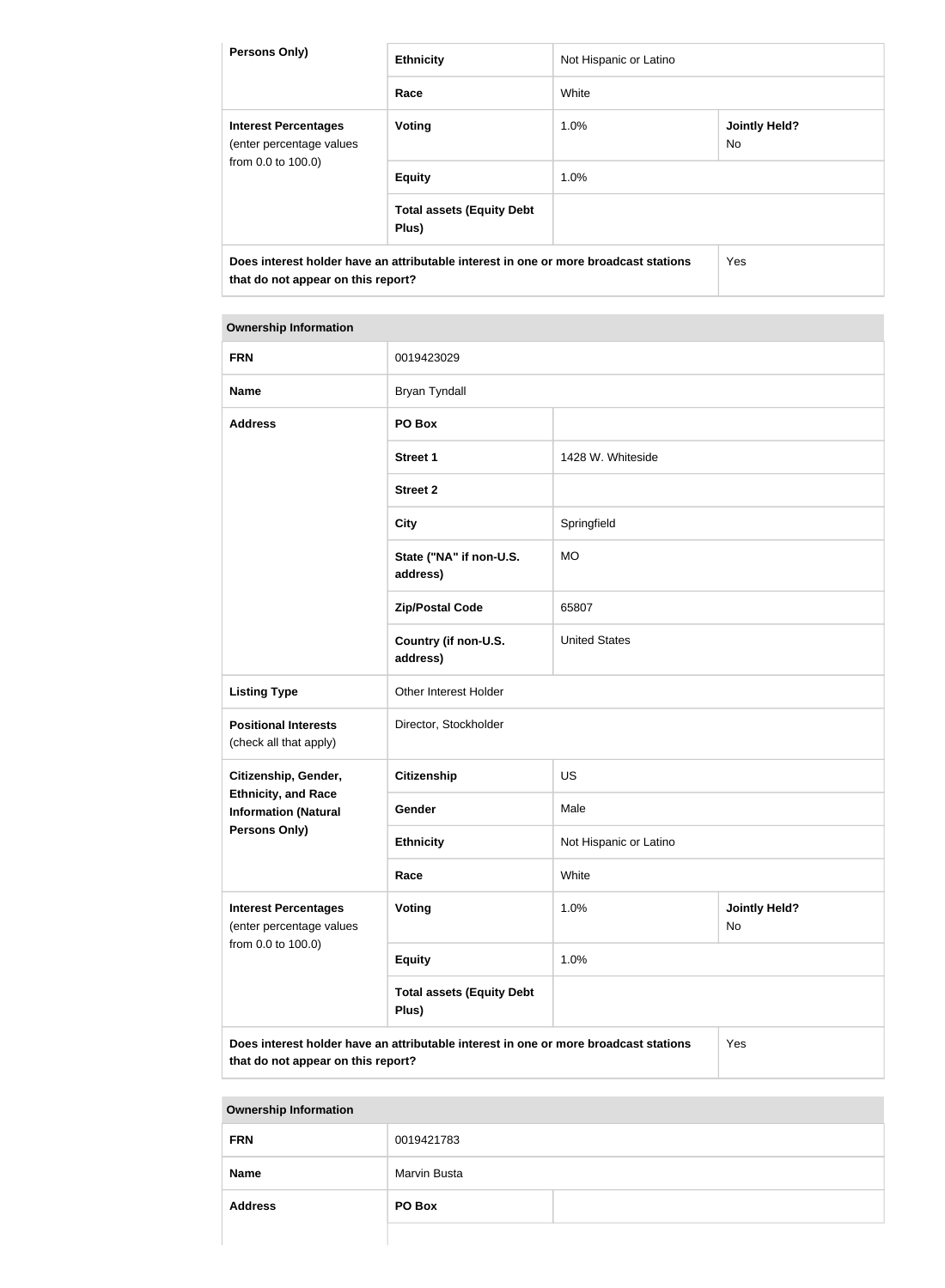|                                                                                                                                                                                                      | <b>Street 1</b>                           | 1806 Pineview Drive    |                            |
|------------------------------------------------------------------------------------------------------------------------------------------------------------------------------------------------------|-------------------------------------------|------------------------|----------------------------|
|                                                                                                                                                                                                      | <b>Street 2</b>                           |                        |                            |
|                                                                                                                                                                                                      | <b>City</b>                               | Verona                 |                            |
|                                                                                                                                                                                                      | State ("NA" if non-U.S.<br>address)       | WI                     |                            |
|                                                                                                                                                                                                      | <b>Zip/Postal Code</b>                    | 53593                  |                            |
|                                                                                                                                                                                                      | Country (if non-U.S.<br>address)          | <b>United States</b>   |                            |
| <b>Listing Type</b>                                                                                                                                                                                  | <b>Other Interest Holder</b>              |                        |                            |
| <b>Positional Interests</b><br>(check all that apply)                                                                                                                                                | Officer, Stockholder                      |                        |                            |
| Citizenship, Gender,                                                                                                                                                                                 | <b>Citizenship</b>                        | <b>US</b>              |                            |
| <b>Ethnicity, and Race</b><br><b>Information (Natural</b>                                                                                                                                            | Gender                                    | Male                   |                            |
| Persons Only)                                                                                                                                                                                        | <b>Ethnicity</b>                          | Not Hispanic or Latino |                            |
|                                                                                                                                                                                                      | Race                                      | White                  |                            |
| <b>Interest Percentages</b><br>(enter percentage values                                                                                                                                              | Voting                                    | 1.0%                   | <b>Jointly Held?</b><br>No |
| from 0.0 to 100.0)                                                                                                                                                                                   | <b>Equity</b>                             | 1.0%                   |                            |
|                                                                                                                                                                                                      | <b>Total assets (Equity Debt</b><br>Plus) |                        |                            |
| Does interest holder have an attributable interest in one or more broadcast stations<br>that do not appear on this report?                                                                           |                                           |                        | Yes                        |
| (b) Respondent certifies that any interests, including equity, financial, or voting<br>interests, not reported in this filing are non-attributable.<br>If "No," submit as an exhibit an explanation. |                                           |                        | Yes                        |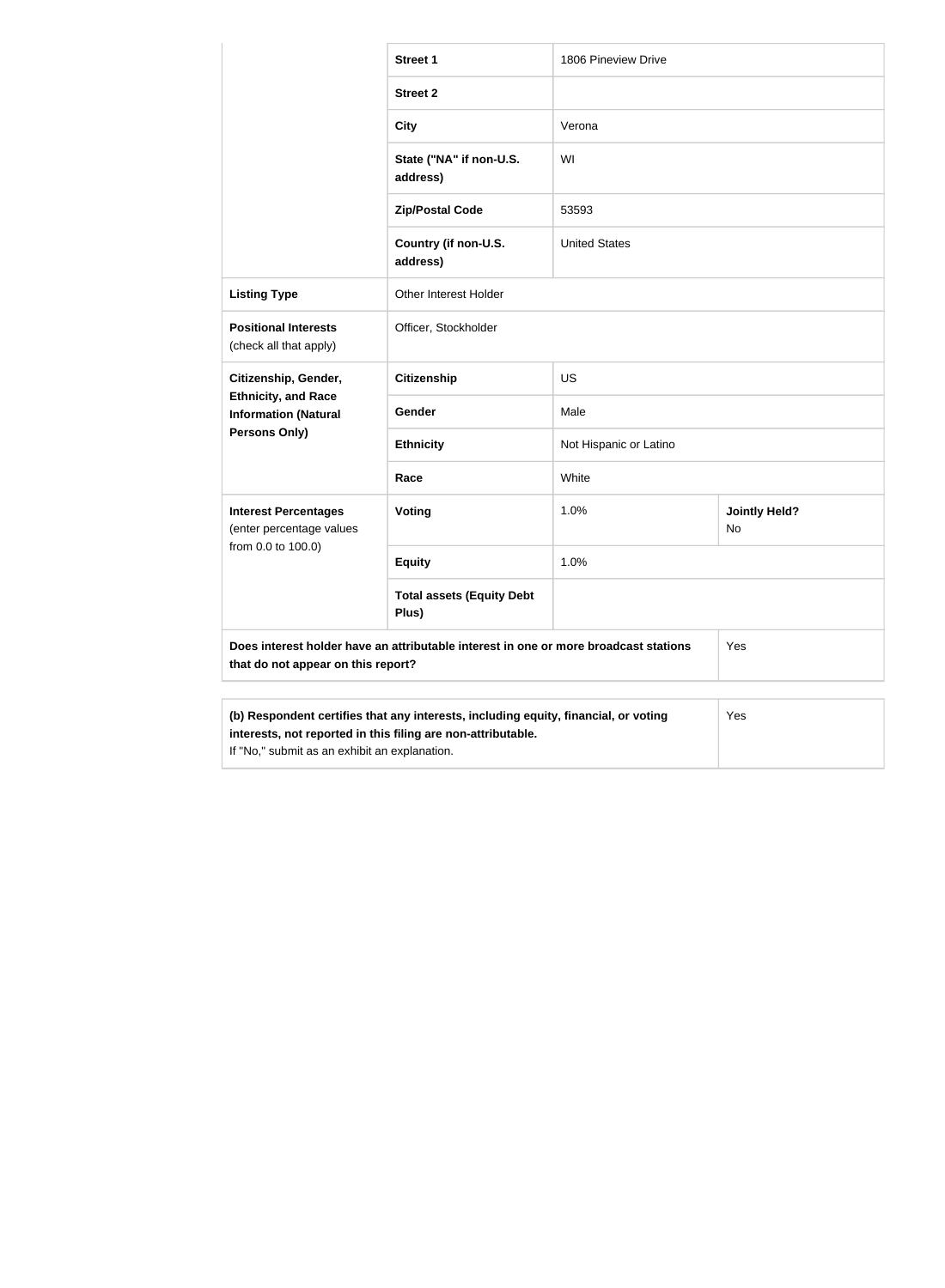| (c) Does the Respondent or any reported interest holder<br>hold an attributable interest in any newspaper entities in<br>the same market as any station for which this report is<br>filed, as defined in 47 C.F.R. Section 73.3555?                                                                                                                                                                                                                                                                                                                                                                                                              | No |
|--------------------------------------------------------------------------------------------------------------------------------------------------------------------------------------------------------------------------------------------------------------------------------------------------------------------------------------------------------------------------------------------------------------------------------------------------------------------------------------------------------------------------------------------------------------------------------------------------------------------------------------------------|----|
| If "Yes," provide information describing the interest(s), using<br>EITHER the subform OR the spreadsheet option below.<br>Respondents with a large number (50 or more) of entries to<br>submit should use the spreadsheet option.                                                                                                                                                                                                                                                                                                                                                                                                                |    |
| NOTE: Spreadsheets must be submitted in a special XML<br>Spreadsheet format with the appropriate structure that is<br>specified in the documentation. For instructions on how to<br>use the spreadsheet option to complete this question<br>(including templates to start with), please Click Here.                                                                                                                                                                                                                                                                                                                                              |    |
| If using the subform, leave the percentage of total assets<br>(Equity Debt Plus) field blank for an interest holder unless<br>that interest holder has an attributable interest in the<br>newspaper entity solely on the basis of the Commission's<br>Equity Debt Plus attribution standard, 47 C.F.R. Section<br>73.3555, Note 2(i). If using an XML Spreadsheet, enter "NA"<br>into the percentage of total assets (Equity Debt Plus) field<br>for an interest holder unless that interest holder has an<br>attributable interest in the newspaper entity solely on the<br>basis of the Commission's Equity Debt Plus attribution<br>standard. |    |
| The Respondent must provide an FCC Registration Number<br>for each interest holder reported in response to this<br>question. Please see the Instructions for detailed information<br>and guidance concerning this requirement.                                                                                                                                                                                                                                                                                                                                                                                                                   |    |

**(d) Are any of the individuals listed as an attributable interest holder in the Respondent married to each other or related to each other as parentchild or as siblings?** No

If "Yes," provide the following information for each such the relationship.

| (e) Is Respondent seeking an attribution exemption for any officer or director with<br>duties wholly unrelated to the Licensee(s)?                                                                  | No |
|-----------------------------------------------------------------------------------------------------------------------------------------------------------------------------------------------------|----|
| If "Yes," complete the information in the required fields and submit an Exhibit fully describing<br>that individual's duties and responsibilities, and explaining why that individual should not be |    |
| attributed an interest.                                                                                                                                                                             |    |

**3. Organizational Chart (Licensees Only)**

Attach a flowchart or similar document showing the Licensee's vertical ownership structure including the Licensee and all entities that have attributable interests in the Licensee. Licensees with a single parent entity may provide a brief explanatory textual Exhibit in lieu of a flowchart or similar document. Licensees without parent entities should so indicate in a textual Exhibit.

**Non-Licensee Respondents should select "N/A" in response to this question.**

WSJM, Inc. is a single level licensee.

# **Section III - Certification**